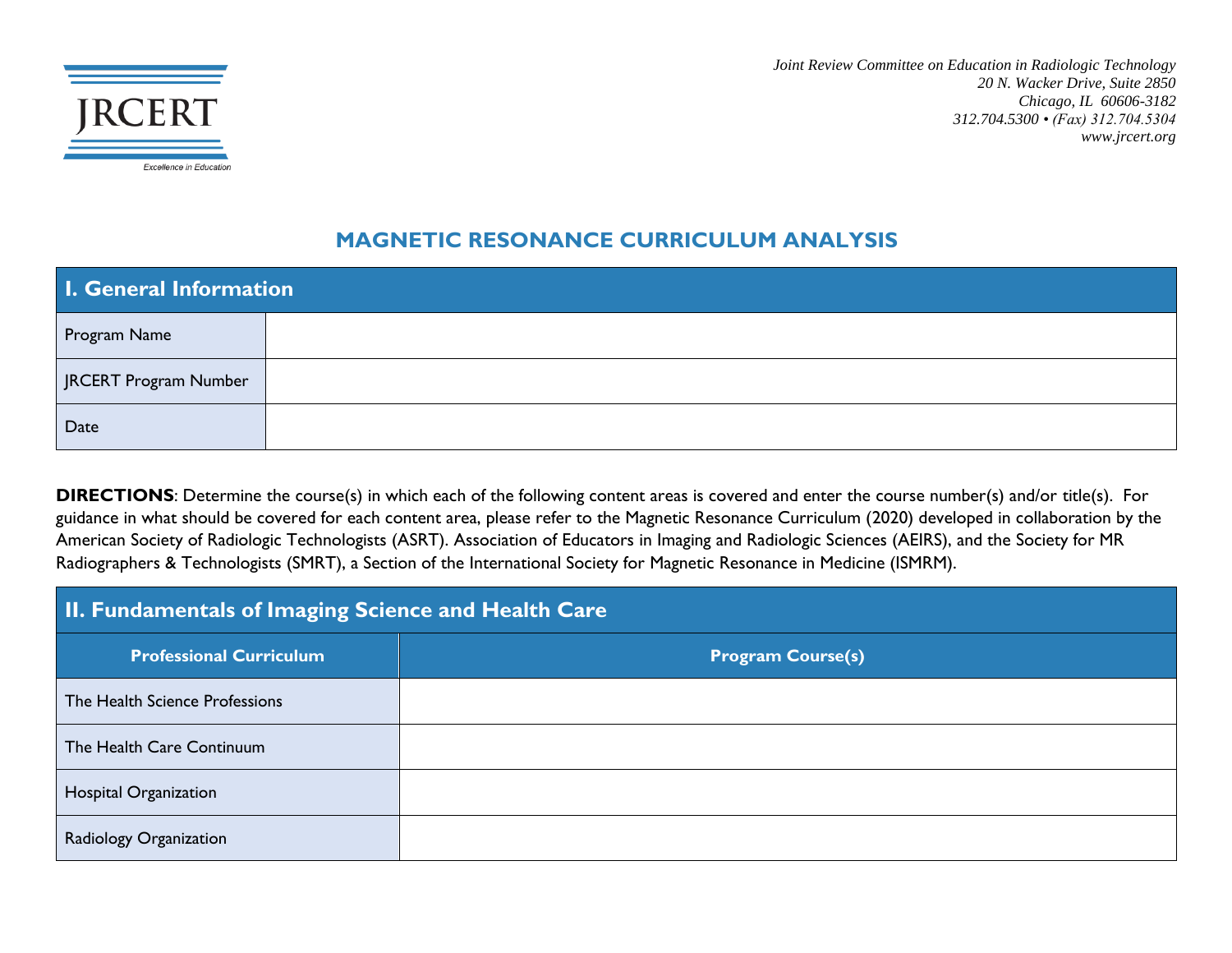| Accreditation                            |  |
|------------------------------------------|--|
| <b>Continuing Education Requirements</b> |  |
| Regulatory Agencies                      |  |
| <b>Professional Credentialing</b>        |  |
| Professional Organizations               |  |
| Professional Development and Advancement |  |

## **III. Clinical Practice and Patient Management**

| <b>Professional Curriculum</b>               | <b>Program Course(s)</b> |
|----------------------------------------------|--------------------------|
| <b>Clinical Practice</b>                     |                          |
| <b>Procedural Performance</b>                |                          |
| <b>Infection Control</b>                     |                          |
| <b>Medical Emergencies</b>                   |                          |
| Tubes, Catheters, Lines and Infusion Devices |                          |
| <b>Imaging Procedures</b>                    |                          |
| <b>ARRT Clinical Experience Requirements</b> |                          |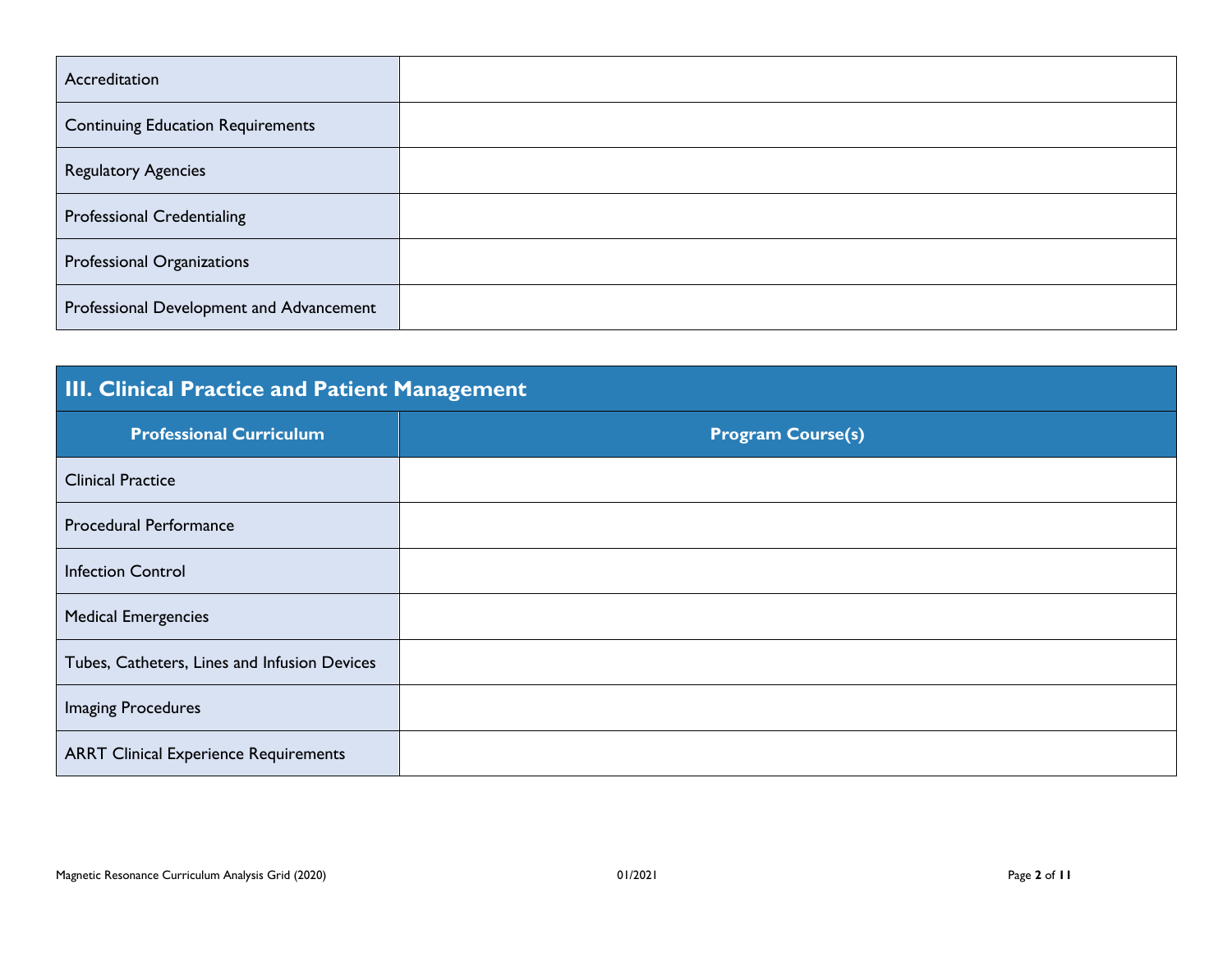| IV. Pharmacology and Drug Administration                                                         |                          |
|--------------------------------------------------------------------------------------------------|--------------------------|
| <b>Professional Curriculum</b>                                                                   | <b>Program Course(s)</b> |
| Drug Nomenclature                                                                                |                          |
| Methods of Drug Classification                                                                   |                          |
| General Pharmacologic Principles                                                                 |                          |
| Six Rights of Drug Safety                                                                        |                          |
| Drug Categories of Relevance to MRI<br>(Adverse Effects, Uses and Impacts on Medical<br>Imaging) |                          |
| <b>Classification of Contrast Agents</b>                                                         |                          |
| Routes of Drug Administration                                                                    |                          |
| Intravenous Drug Therapy                                                                         |                          |
| MR Contrast Administration                                                                       |                          |
| <b>Current Practice Status</b>                                                                   |                          |

| V. Ethics and Law in the Imaging Sciences    |                          |
|----------------------------------------------|--------------------------|
| <b>Professional Curriculum</b>               | <b>Program Course(s)</b> |
| <b>Ethics and Ethical Behavior</b>           |                          |
| <b>Ethical Considerations in Health Care</b> |                          |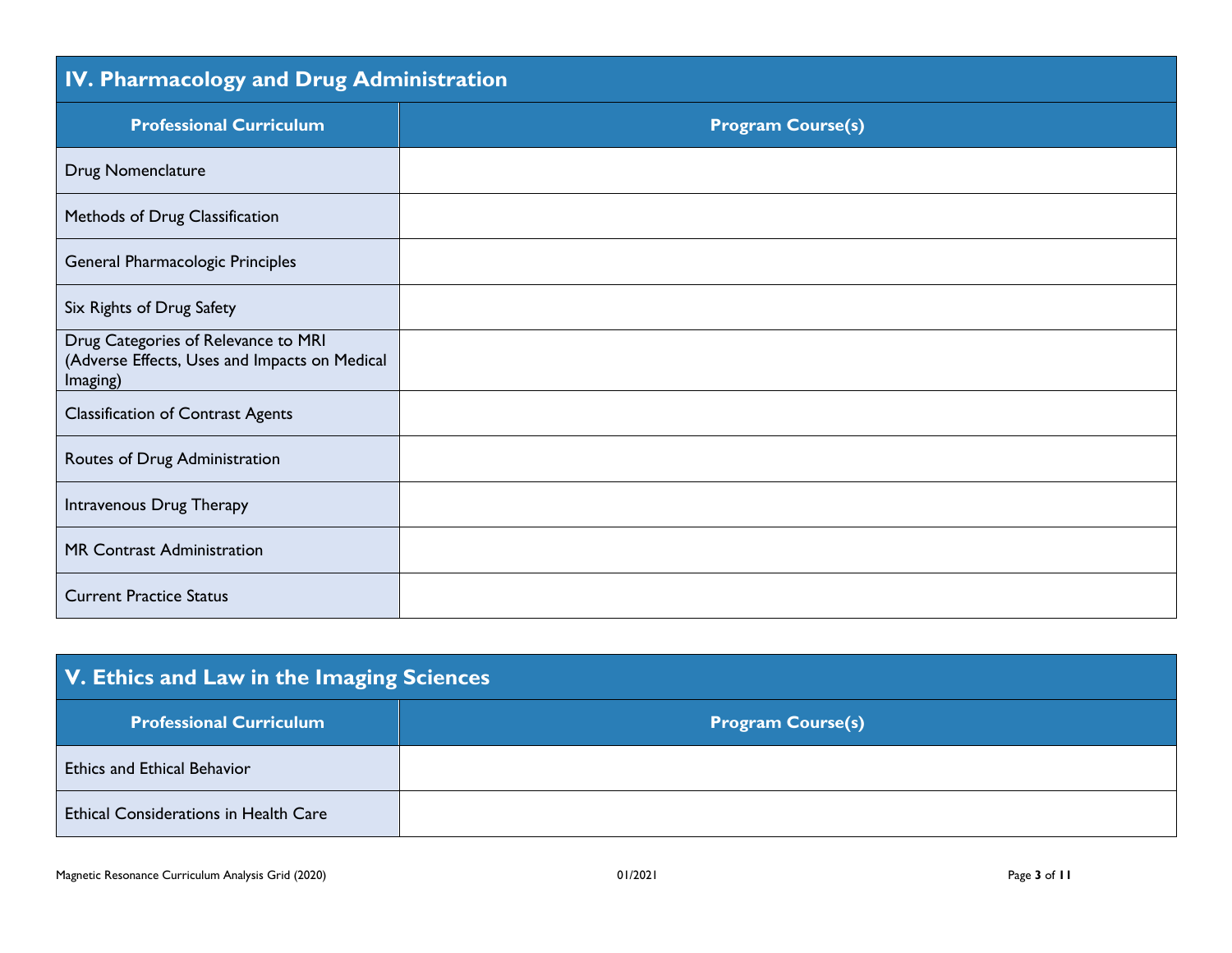| Legal Issues |  |
|--------------|--|
| Compliance   |  |

| VI. Computers in Imaging and Medical Informatics |                          |
|--------------------------------------------------|--------------------------|
| <b>Professional Curriculum</b>                   | <b>Program Course(s)</b> |
| <b>Computer Fundamentals</b>                     |                          |
| <b>Health Care Informatics</b>                   |                          |
| Regulations, Laws, and Standards                 |                          |
| <b>Decision Making</b>                           |                          |
| Health Care Informatics Applications             |                          |
| Digital Imaging                                  |                          |

# **VII. MR Safety**

| <b>Professional Curriculum</b>                      | <b>Program Course(s)</b> |
|-----------------------------------------------------|--------------------------|
| Introduction                                        |                          |
| <b>Static Magnetic Field</b>                        |                          |
| Time-varying Radio Frequency (RF) Magnetic<br>Field |                          |
| Time-varying Gradient Magnetic Fields               |                          |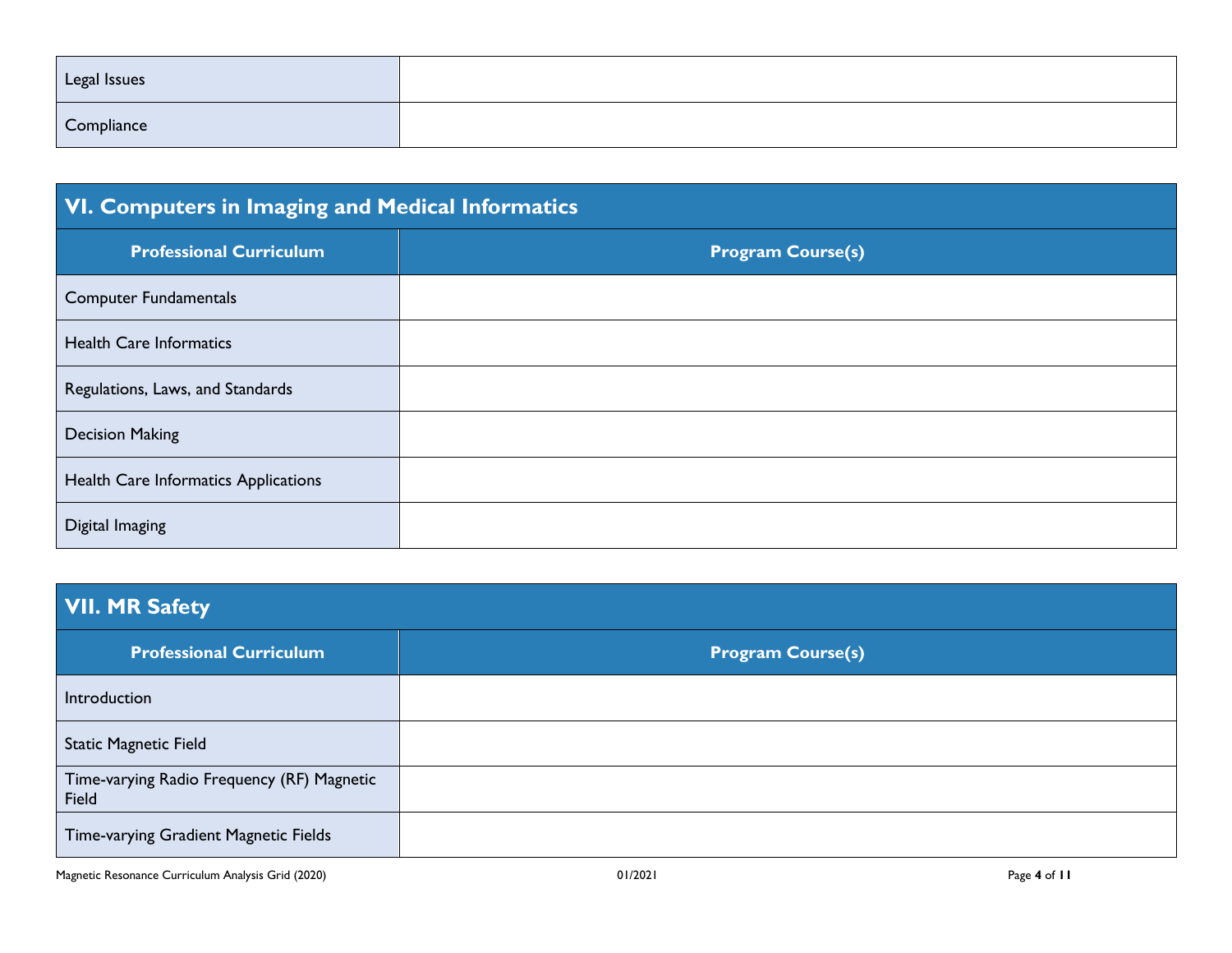| Patient and Personnel Safety Screening in MR           |  |
|--------------------------------------------------------|--|
| <b>Equipment Safety Screening in MR</b><br>Environment |  |
| Emergencies in the MR Environment                      |  |
| Safety in MR Contrast Administration                   |  |

# **VIII. MR Instrumentation and Imaging**

| <b>Professional Curriculum</b>     | <b>Program Course(s)</b> |
|------------------------------------|--------------------------|
| Magnetism                          |                          |
| Magnets                            |                          |
| <b>Shim Systems</b>                |                          |
| Radiofrequency Systems             |                          |
| <b>Gradient Systems</b>            |                          |
| <b>Ancillary Equipment</b>         |                          |
| <b>Operational Flow</b>            |                          |
| <b>Scanning System Maintenance</b> |                          |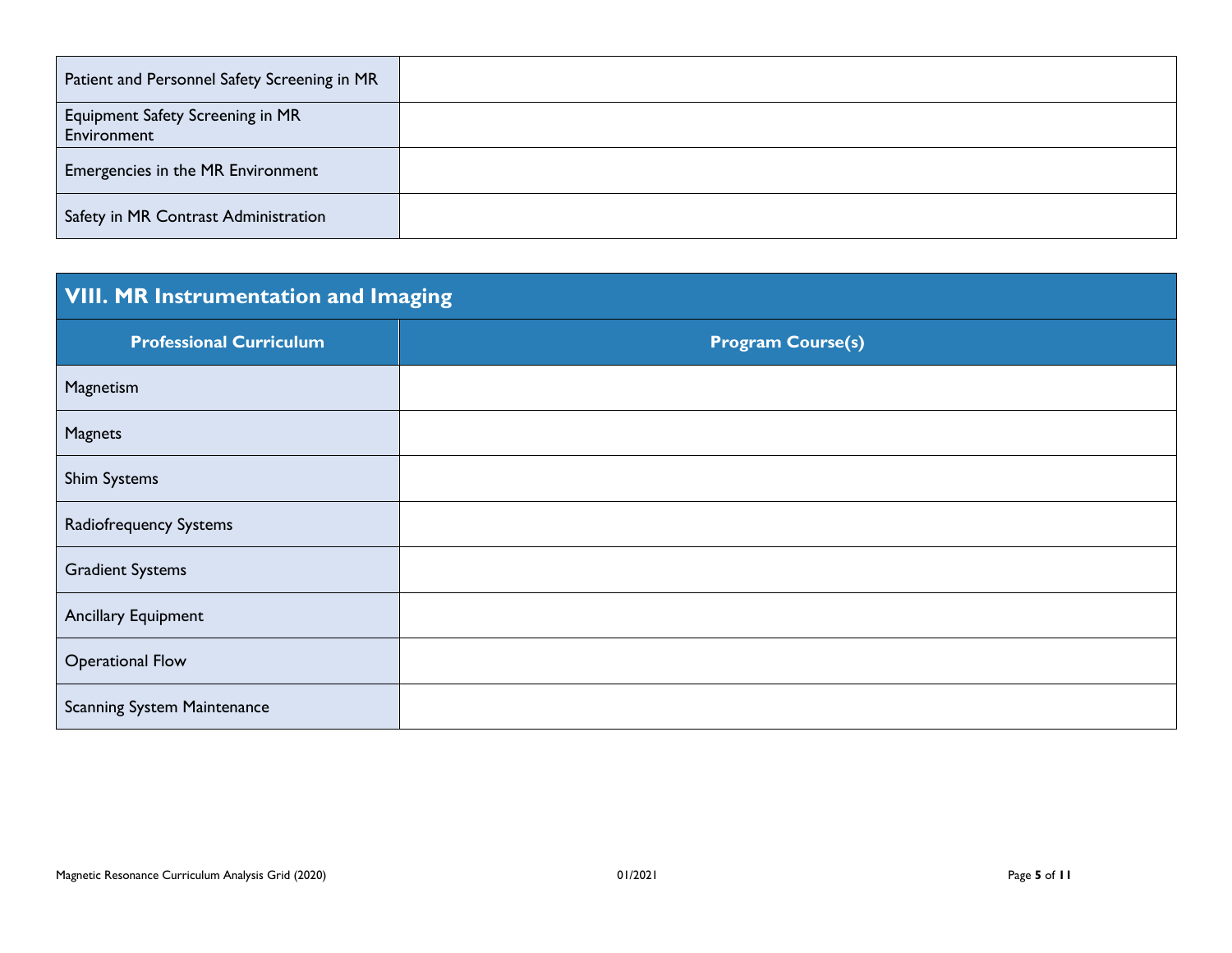### **IX. MR Physical Principles**

| the contract of the contract of the contract of the contract of the contract of the contract of the contract of |                          |
|-----------------------------------------------------------------------------------------------------------------|--------------------------|
| <b>Professional Curriculum</b>                                                                                  | <b>Program Course(s)</b> |
| History of MR                                                                                                   |                          |
| Matter                                                                                                          |                          |
| Nuclear Magnetism                                                                                               |                          |
| MR Signal Production                                                                                            |                          |
| MR Signal Induction/Sampling/Conversion                                                                         |                          |
| MR Image Contrast Characteristics                                                                               |                          |
| Introduction to MR Image Formation                                                                              |                          |
| <b>Imaging Planes</b>                                                                                           |                          |
| K-Space and Image Formation                                                                                     |                          |

## **X. MR Parameters and Imaging Options**

| <b>Professional Curriculum</b>                  | <b>Program Course(s)</b> |
|-------------------------------------------------|--------------------------|
| MR Imaging Parameter and Sequence<br>Selections |                          |
| Imaging Options                                 |                          |
| Artifacts                                       |                          |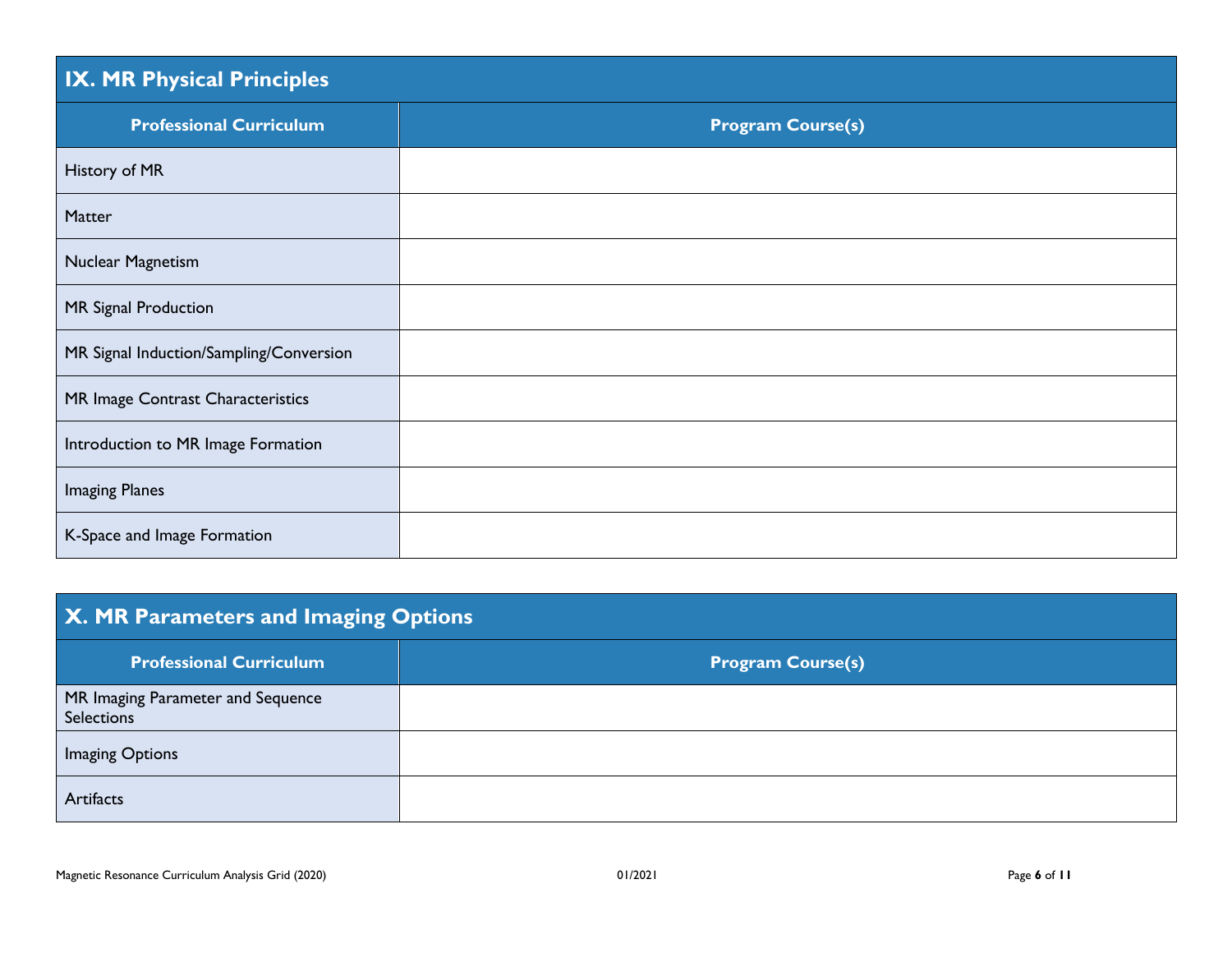# **XI. MR Pulse Sequences, Image Formation, and Image Contrast**

| <b>Professional Curriculum</b>                                                        | <b>Program Course(s)</b> |
|---------------------------------------------------------------------------------------|--------------------------|
| Intrinsic Contrast Characteristics (Tissue<br>Characteristics)                        |                          |
| Extrinsic Contrast Characteristics (User-<br>Selection Parameters for Image Contrast) |                          |
| <b>Pulse Sequences</b>                                                                |                          |
| Image Contrast Characteristics                                                        |                          |
| <b>MR Contrast Media</b>                                                              |                          |
| MR Image Formation                                                                    |                          |
| Post-Processing                                                                       |                          |

| <b>XII. MR Imaging Procedures</b>                               |                          |
|-----------------------------------------------------------------|--------------------------|
| <b>Professional Curriculum</b>                                  | <b>Program Course(s)</b> |
| <b>Preprocedural Considerations</b>                             |                          |
| <b>Procedural Considerations for Contrast</b><br><b>Studies</b> |                          |
| <b>Considerations for MR Procedures</b>                         |                          |
| <b>Imaging Considerations</b>                                   |                          |
| Positioning and Procedural Considerations                       |                          |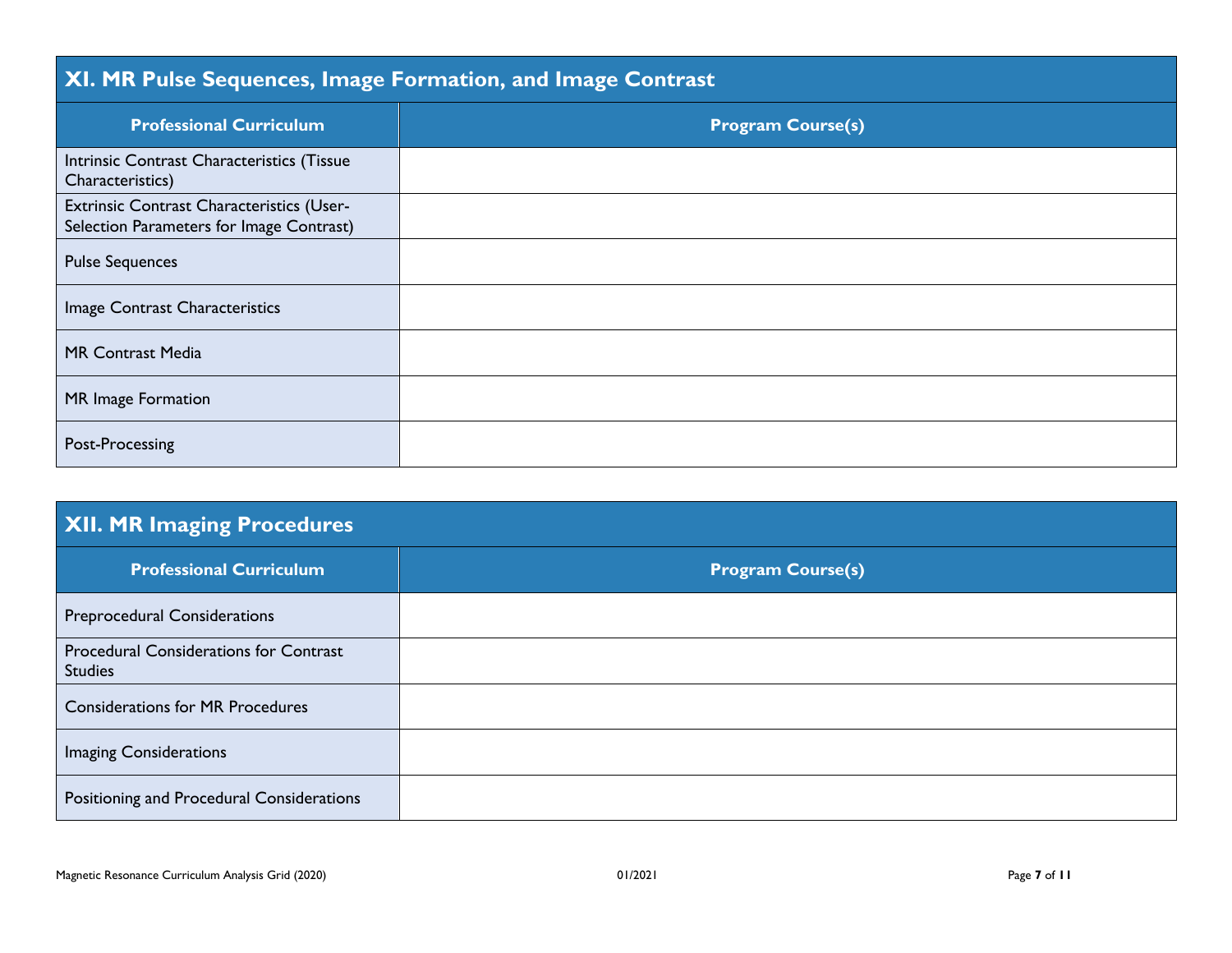## **XIII. Sectional Anatomy**

| <b>Professional Curriculum</b> | <b>Program Course(s)</b> |
|--------------------------------|--------------------------|
| Head and Brain                 |                          |
| <b>Neck</b>                    |                          |
| Spine                          |                          |
| <b>Chest and Mediastinum</b>   |                          |
| Abdomen                        |                          |
| Pelvis                         |                          |
| Musculoskeletal                |                          |

| XIV. Pathology                 |                          |
|--------------------------------|--------------------------|
| <b>Professional Curriculum</b> | <b>Program Course(s)</b> |
| Neurological                   |                          |
| Body                           |                          |
| Musculoskeletal                |                          |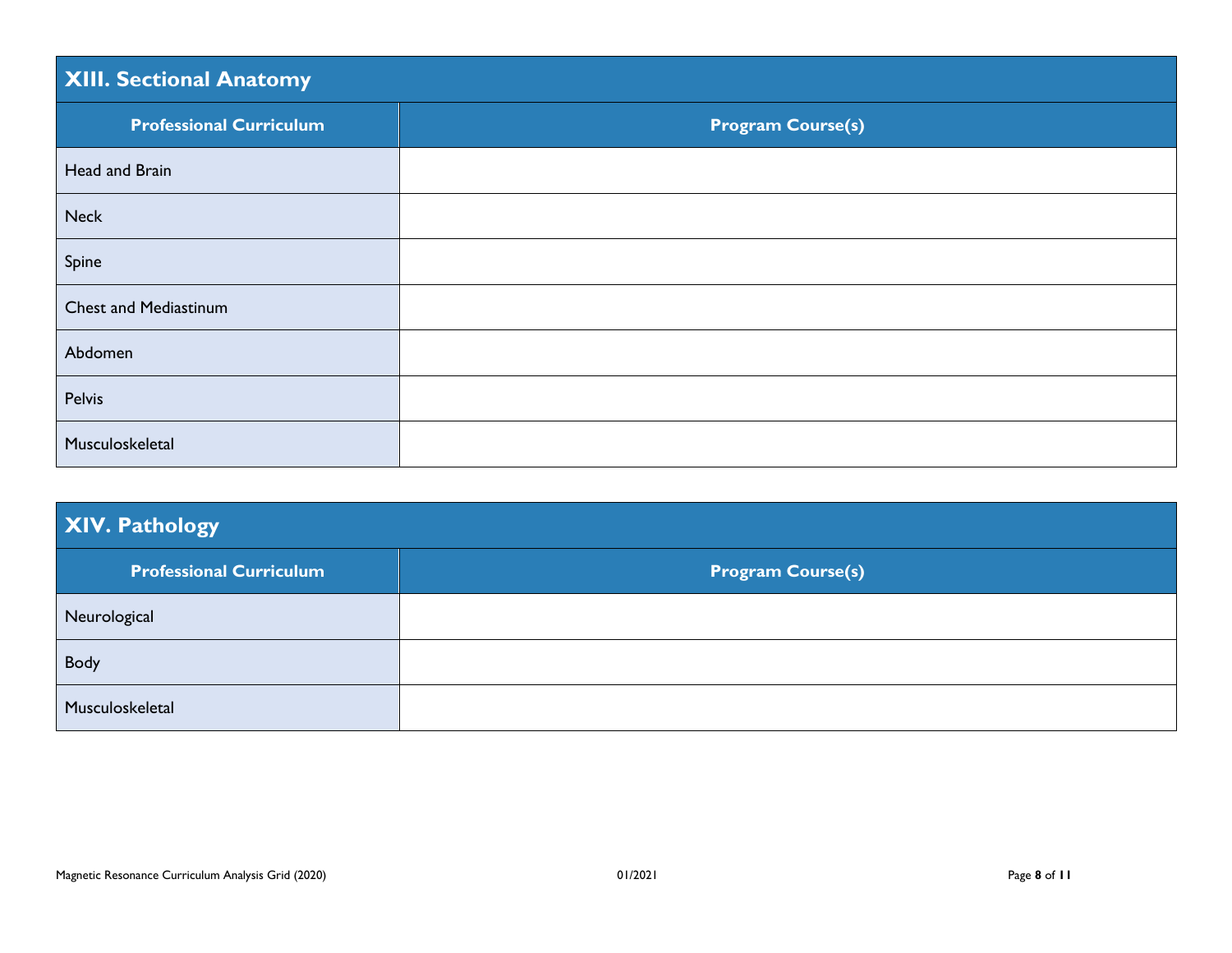| XV. Quality Assurance and Quality Control |                          |
|-------------------------------------------|--------------------------|
| <b>Professional Curriculum</b>            | <b>Program Course(s)</b> |
| Purpose of Quality Assurance              |                          |
| Components of Quality Assurance Program   |                          |
| Quality Improvement                       |                          |
| <b>Quality Control (QC)</b>               |                          |

| <b>OPTIONAL CONTENT</b>                                 |                          |
|---------------------------------------------------------|--------------------------|
| XVI. Cardiac MRI                                        |                          |
| <b>Professional Curriculum</b>                          | <b>Program Course(s)</b> |
| Equipment Requirements for Cardiac Imaging              |                          |
| MR Advantages over other Imaging Modalities             |                          |
| MR Presentation of Normal Cardiac Anatomy               |                          |
| <b>Imaging Techniques</b>                               |                          |
| <b>Evaluating Common Errors</b>                         |                          |
| Techniques for Demonstrating Common<br>Cardiomyopathies |                          |
| Techniques for Patient Monitoring and<br>Communication  |                          |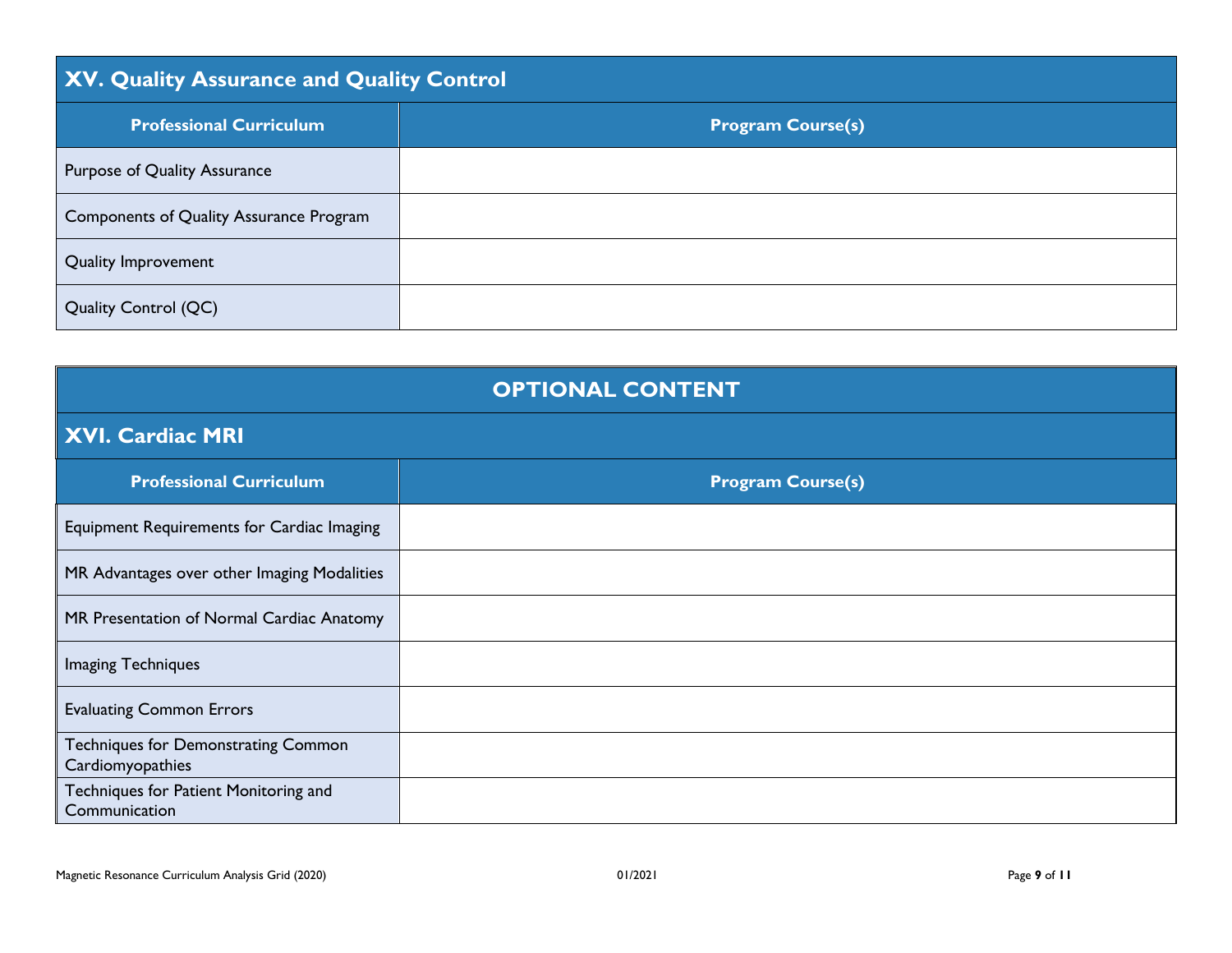| <b>Patient Safety and Emergency Care</b> |  |
|------------------------------------------|--|
| Postprocedure Patient Instructions       |  |

| <b>OPTIONAL CONTENT</b>                   |                          |
|-------------------------------------------|--------------------------|
| XVII. Image Post-Processing               |                          |
| <b>Professional Curriculum</b>            | <b>Program Course(s)</b> |
| Image Postprocessing                      |                          |
| Retrieval and Exporting Image Data        |                          |
| Viewing 3-D Images                        |                          |
| <b>Postprocessing Techniques</b>          |                          |
| <b>Quantitative Analysis</b>              |                          |
| <b>Technical Errors in Postprocessing</b> |                          |

| <b>OPTIONAL CONTENT</b>                     |                          |
|---------------------------------------------|--------------------------|
| XVIII. Procedures for Image Post Processing |                          |
| <b>Professional Curriculum</b>              | <b>Program Course(s)</b> |
| Indications for 3-D Procedures              |                          |
| <b>Contrast Media Selection</b>             |                          |